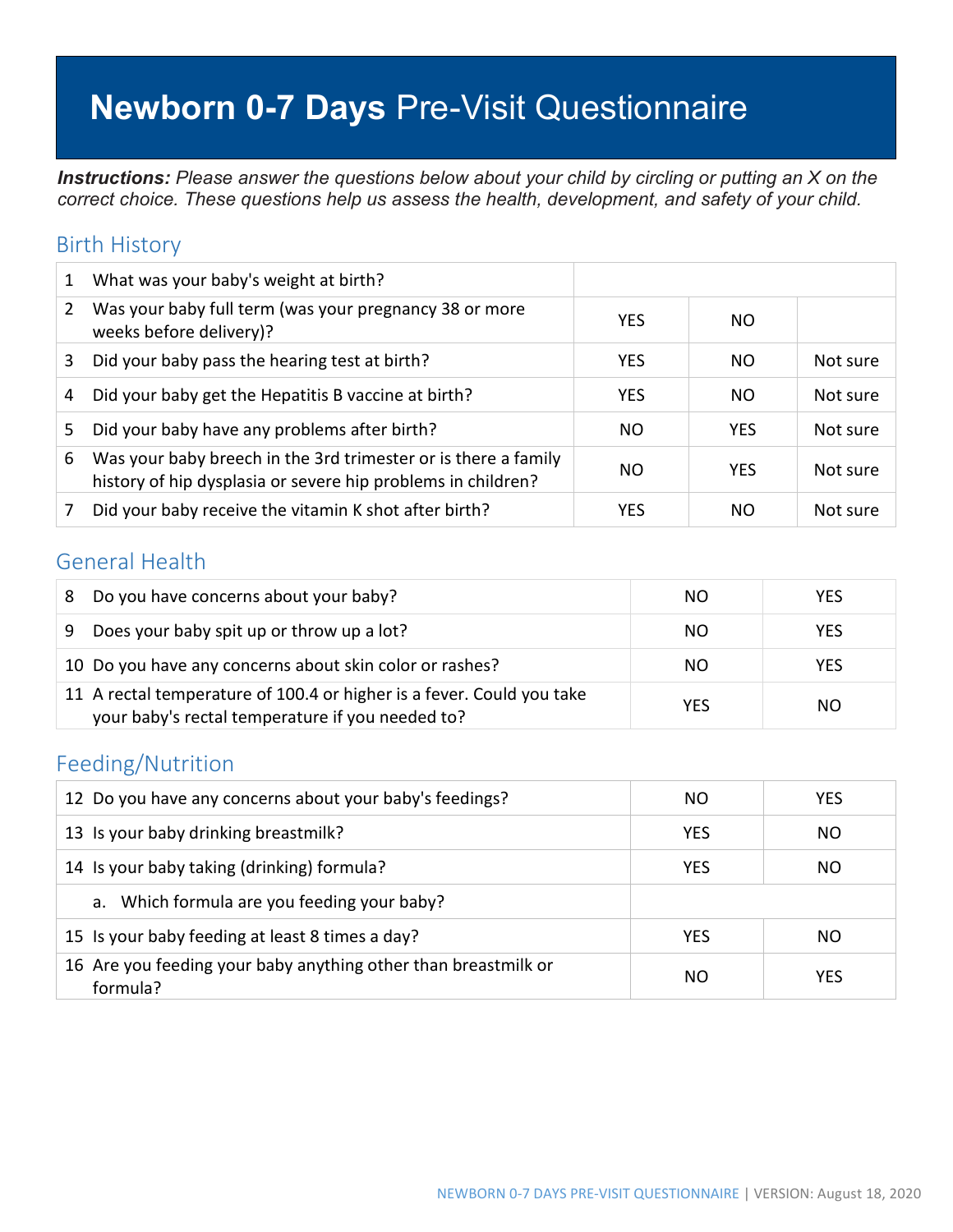# Elimination

| 17 How many poops has your baby had in the past 24 hours?                  |  |
|----------------------------------------------------------------------------|--|
| a. What color are your baby's poops?                                       |  |
| 18 How many wet diapers (urine) has your baby had in the past 24<br>hours? |  |

#### Sleep

| 19 Do you have any questions or concerns about your baby's sleep | <b>NC</b> | YES |
|------------------------------------------------------------------|-----------|-----|
| habits?                                                          |           |     |

## Development

| 20 Does your baby turn and/or calm to your voice?                 | <b>YES</b> | NO  |
|-------------------------------------------------------------------|------------|-----|
| 21 Do your child's eyes follow your face a little bit?            | <b>YES</b> | NO. |
| 22 Does your child move the arms and legs well?                   | <b>YES</b> | NO. |
| 23 Does your child suck, swallow, and breathe easily when eating? | YES        | NO  |

### Social Stressors

| 24 If there are other children in the house, are they adjusting<br>well to your newborn?                        | <b>YES</b> | NO.        | Doesn't<br>apply |
|-----------------------------------------------------------------------------------------------------------------|------------|------------|------------------|
| 25 Are you having any family stress?                                                                            | NO.        | <b>YES</b> |                  |
| 26 Within the past 12 months have you worried that your<br>food would run out before you got money to buy more? | NO.        | <b>YES</b> | <b>SOMETIMES</b> |
| 27 Within the past 12 months did you run out of food and you<br>didn't have money to get more?                  | NO.        | <b>YES</b> | <b>SOMETIMES</b> |
| 28 Do you feel you receive the support you need?                                                                | <b>YES</b> | NO.        |                  |
| 29 Do you ever feel angry or frustrated with your baby?                                                         | NO.        | YES        |                  |

# Safety

| 30 Does your baby sleep on his/her back?                                    | <b>YES</b>    | NO.        |
|-----------------------------------------------------------------------------|---------------|------------|
| 31 Where does your baby sleep?                                              | Crib/Bassinet | Other      |
| 32 Does your baby ride in a rear-facing safety seat, in the back seat?      | YES           | NO.        |
| a. Do you feel confident in securing your baby into your carseat?           | <b>YES</b>    | NO.        |
| 33 Does anyone smoke or vape around your baby?                              | NO.           | <b>YES</b> |
| 34 Do you have working smoke and carbon monoxide detectors in your<br>home? | YES           | NO.        |